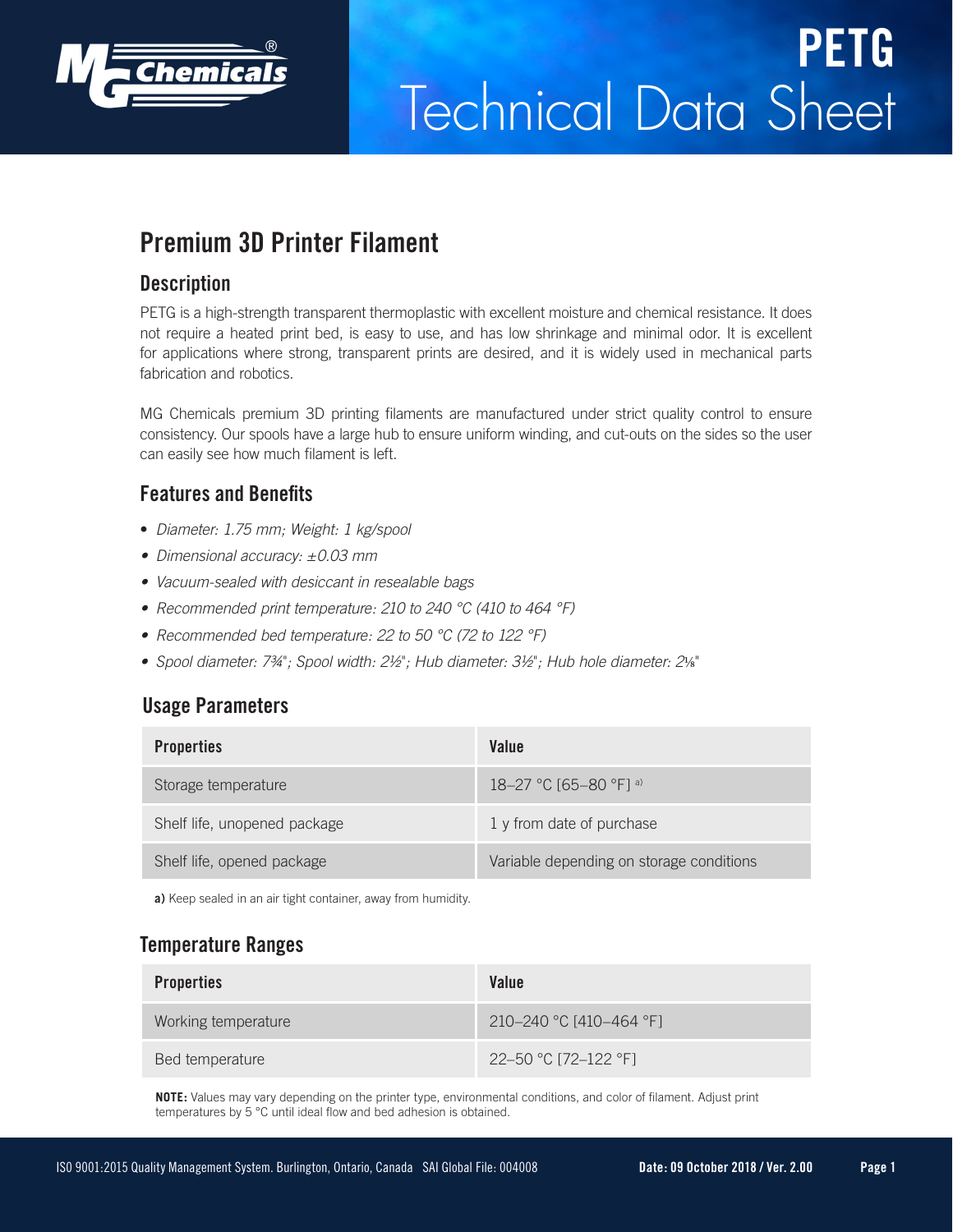

#### **Properties**

| <b>Physical Properties</b> | <b>Method</b>      | Value                                                 |
|----------------------------|--------------------|-------------------------------------------------------|
| Density                    | <b>ASTM D 1505</b> | $1.27$ g/cm <sup>3</sup>                              |
| Tensile strength           | ASTM D 882         | 50 N/mm <sup>2</sup> [7 300 lb/in <sup>2</sup> ]      |
| Young's modulus            | ASTM D 882         | 1 800 N/mm <sup>2</sup> [261 000 lb/in <sup>2</sup> ] |
| % Elongation               | ASTM D 882         | 10%                                                   |
| Elmendorf tear             | <b>ASTM D 1922</b> | 40 N/mm <sup>2</sup> [5 800 lb/in <sup>2</sup> ]      |
| Spencer impact             |                    | $6.7$ J/m <sup>2</sup>                                |
| Optical transmittance      | <b>ASTM D 1003</b> | 90%                                                   |
| <b>Thermal Properties</b>  | <b>Method</b>      | Value                                                 |
| Melting point              | <b>ASTM D 3418</b> | 180 °C [356 °F]                                       |

#### **Storage**

Store between 18 to 27 °C [65 to 80 °F] in a dry area, away from sunlight. Keep sealed in an air tight container, away from humidity.

#### **Health, Safety, and Environmental Awareness**

Please see the PETG Safety Data Sheet (SDS) for further details on transportation, storage, handling, safety guidelines, and regulatory compliance.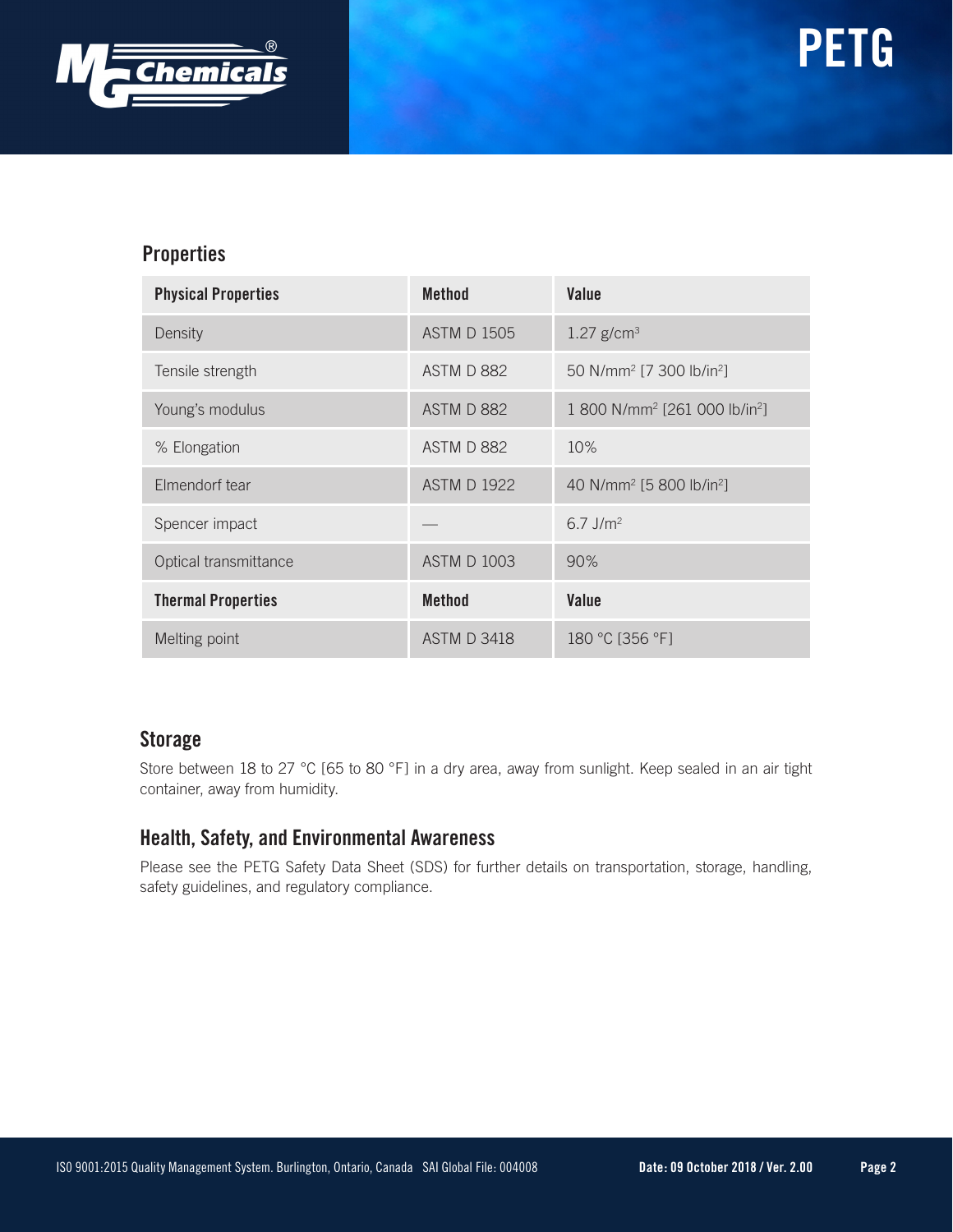

## **Packaging and Supporting Products**

**Available Colors**







PETG17NA1

PETG17WH1

**Black** PETG17BK1





**Blue** PETG17BL1

#### **Dimensions for 1.0 kg Spool**

| <b>Filament Diameter</b> | <b>Filament Length</b> |
|--------------------------|------------------------|
| $1.75$ mm                | 327 m                  |

**NOTE:** Dimensions listed above are approximations.

| <b>Net Weight</b>         | <b>Net Volume</b> | <b>Packaging Weight</b> |
|---------------------------|-------------------|-------------------------|
| $1.0 \text{ kg}$ [2.2 lb] | 787 mL [1.66 pt]  | $1.35$ kg $[2.98$ lb]   |

#### **Supporting Products**

- 3D Printing Masking Tape: Cat. No. MAS100-15
- 3D Printing Polyimide Tape: Cat. No. POL100, POL200
- Acetone: Cat. No. 434-1L, 434-4L
- d-Limonene Industrial Strength: Cat. No. 433C-1L, 433C-4L